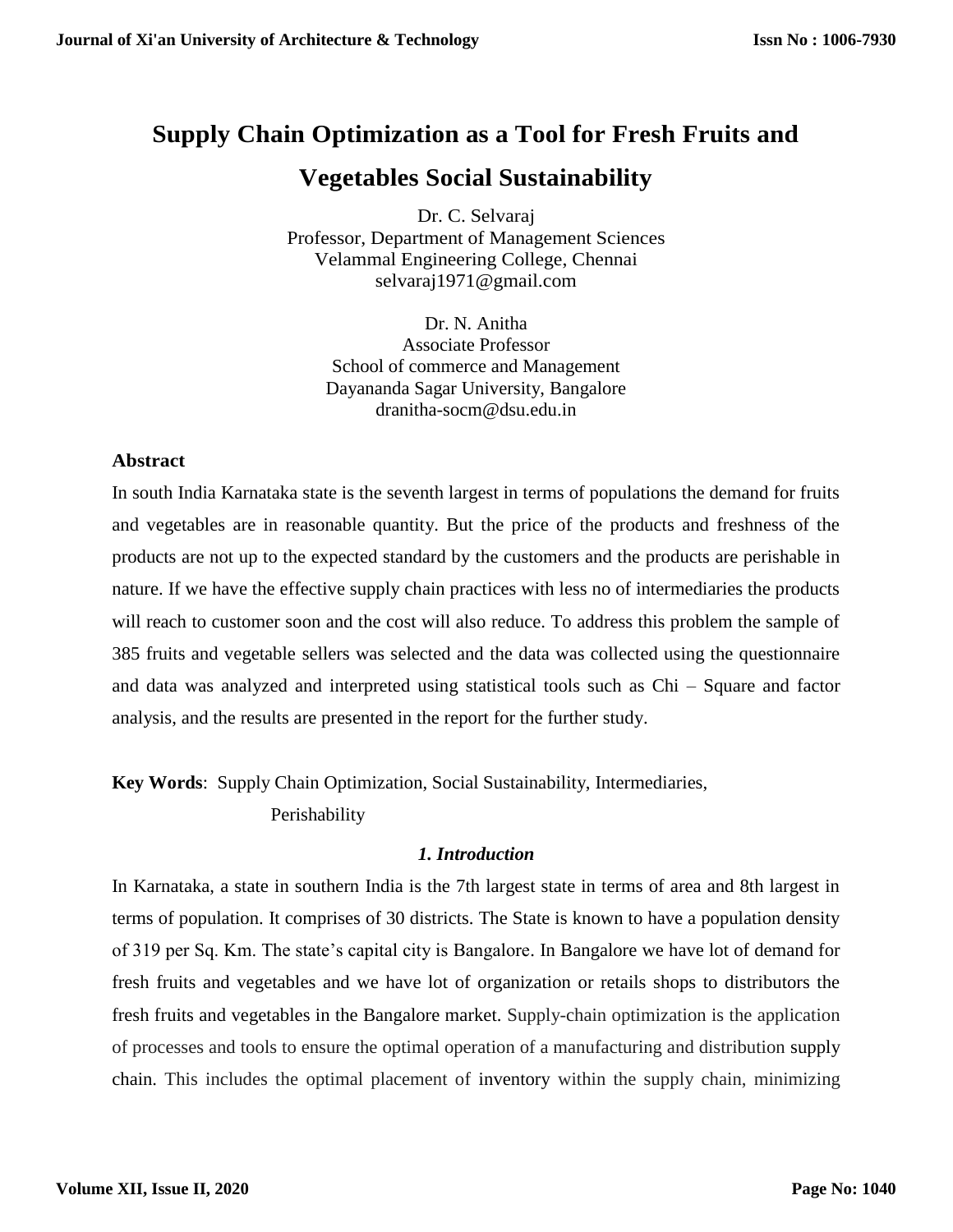operating costs (including manufacturing costs, transportation costs, and distribution costs).

#### *2. Review of Literature*

To validate the study the following reviews were done and the reviews are presented in the report.

Wladimir et al. (2015) stated that the fresh fruit and vegetables supply chain is characterized by long supply lead times combined with significant supply and demand uncertainties, and relatively thin margins. Rais and Sheoran (2015) studied the drawbacks of the current supply chain are high level of wastage, quality degradation, poor infrastructural facilities and high cost. Government and private operators have to join hands to improve the physical infrastructure, information sharing and the service required for quality improvement of the supplychain. Robert et al. (2014) explored the outlines current approaches to postharvest handling, describes progress toward a more integrated approach to postharvest research, emphasizes the importance of a systems approach, and illustrates continuing challenges in postharvest handling amenable to systems solutions.

Oliveira et al. (2015) Identified in his study the effect of modified atmosphere packaging on the survival and growth of food borne pathogens on fresh-cut fruits and vegetables. Substantial technological advances have been made in this area, mainly in improving the quality and shelflife of minimally processed products. Cecilia et al. (2013) Stated that the variable pre-cooling at the centre of pallets resulted in physically invisible uneven the shelf life using simple temperature measurements much waste can be avoided during first expiring first out. Dilupa et al.(2015) found that the pragmatic approach for supporting logistics and supply chain practitioners in fresh food industry in making important decisions on the arrangements and procedures related to the transportation of multiple fresh food products to a warehouse from multiple farms in a cost-effective way without compromising product quality.

Kalidas et al.(2016) Stated in the paper that there is a gargantuan waste during post-harvest storage and handling due to improper bagging without crating, lack of temperature controlled vehicles, no cold chain facilities for preserving the produce, coupled with significant processing of the agricultural produce resulting in enormous losses to the nation. Mowat and Collins (2015) Studied that the Assessing and modelling consumer response to product quality provides information that demonstrates to supply chain stakeholders how better product quality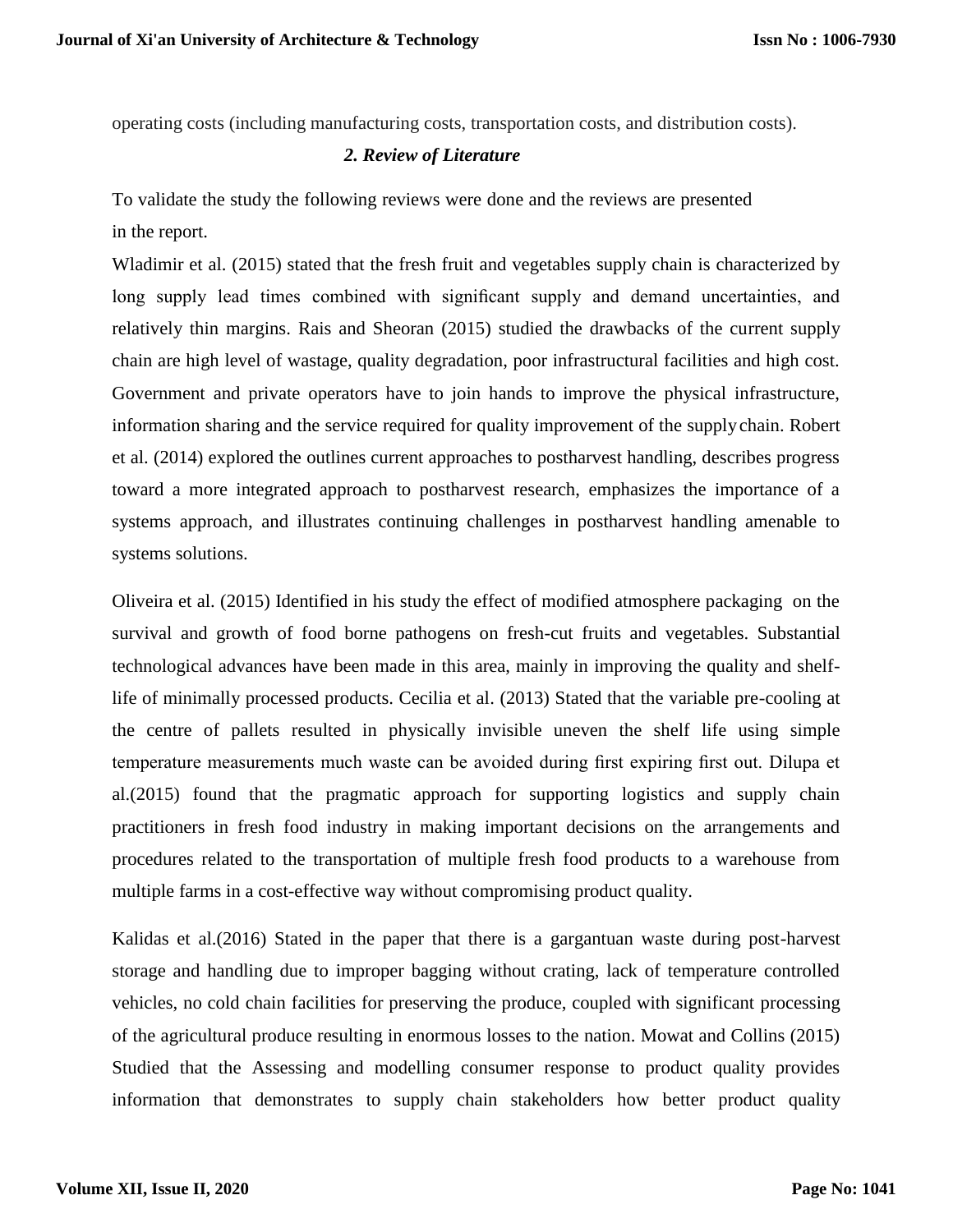management can improve the performance of the whole chain. Carbone (2018) Found that the role of farmers with in the different chains, as these are usually strongly rooted in the place of origin but the weakest knots in the chain in terms of bargaining power. Vertical and horizontal coordination, together with collective actions, are essential for an effective alignment of the production process that can enhance quality and create/distribute value.

Etemadniaa et al. (2015) Explored that the wholesale facility locations in food supply chain systems on a national scale to facilitate the efficient transfer of food from production regions to consumption locations. It designs an optimal national wholesale or hub location network to serve food consumption markets through efficient connections with production sites. Yang et al. (2017) studied the degradation process of perishable food and determine the optimal temperature of the cold chain as well as the optimal price to maximize the channel profit. Optimal price with a certain temperature and develop an efficient search algorithm to find the optimal temperature.

#### *3. Objectives*

- To study on optimization approach for managing fresh fruits and vegetables quality through supply chain to increase the performance efficiency
- To examine the factors influencing the buyers to buy from the fresh fruit and
- Vegetable seller
- To analyse the relationship between Satisfaction in terms of benefits and Quality control measures among the fruits and vegetable sellers

# *3.1 Hypothesis*

**H1** - There is no association between the organization and Reasons for choosing products from sellers' dimensions

**H<sup>2</sup> -** There is no significant relationship between the factors influencing the purchase and the reason for choosing products from sellers.

# *3.2 Methodology*

The study is descriptive in nature. Primary data were collected by distributing questionnaire to vegetable and fruit seller in Karnataka. Around 420 copies of questionnaires were distributed and 395 copies were returned. With the exclusion of 10 copies that are invalid and finally 385 were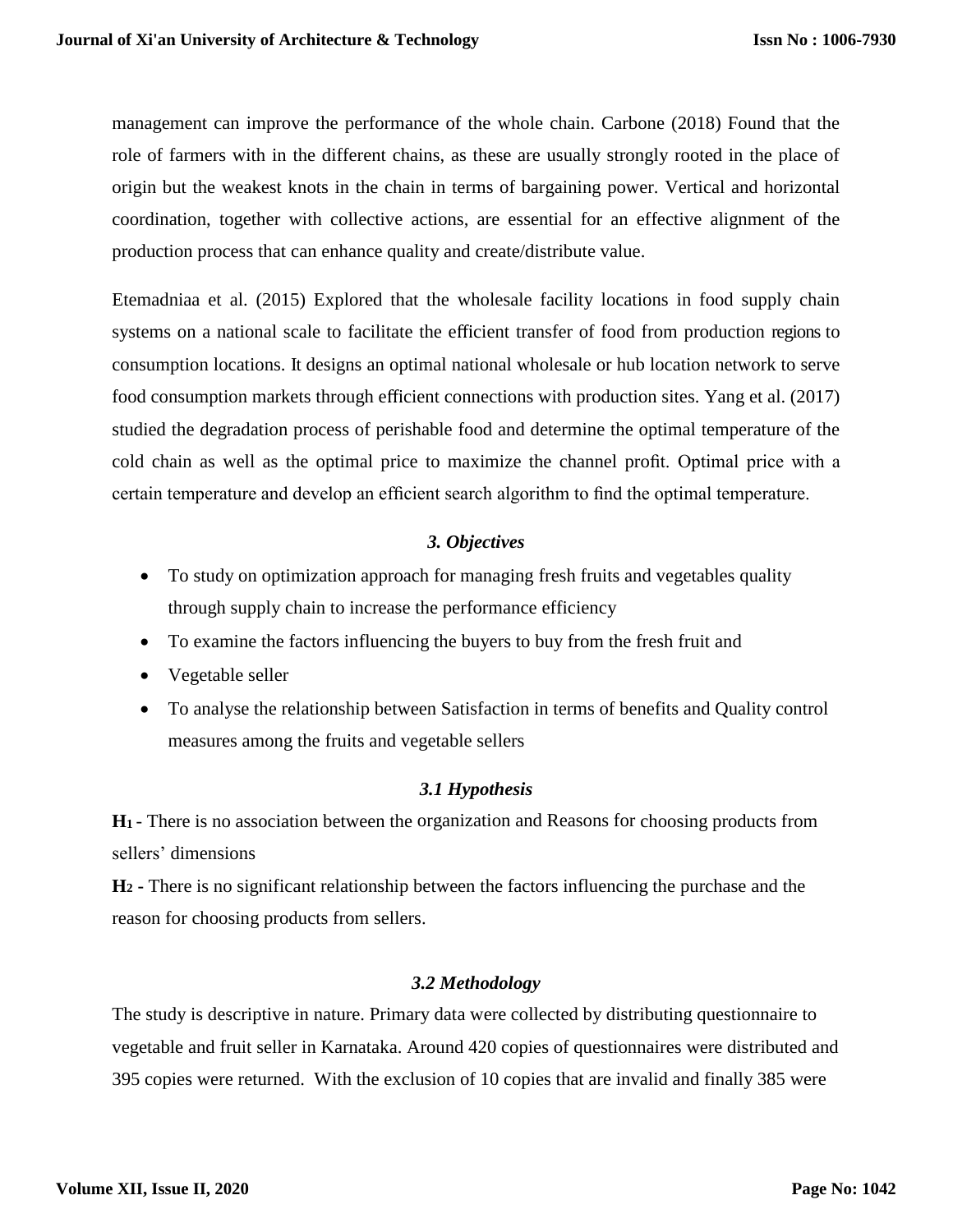taken for the study. The study applied simple random techniques under probability method for selecting the sample. To accomplish the research objectives, various statistical tools employed for analysis.

#### *4. Data Analysis and Interpretation*

#### **4.1 Chi – Square Analysis**

There is association between the organization and Reasons for choosing products from sellers dimensions **Table 1: Result of Chi-Square Test**

| S.No                         | <b>Dimensions</b>            | Chi-    | df             | Sig.  |  |  |  |
|------------------------------|------------------------------|---------|----------------|-------|--|--|--|
|                              |                              | Square  |                |       |  |  |  |
| 1.                           | Delivery                     | 20.160  | $\overline{4}$ | 0.000 |  |  |  |
| 2.                           | Goodwill                     | 121.909 | $\overline{4}$ | 0.000 |  |  |  |
| 3.                           | Save time                    | 43.447  | $\overline{4}$ | 0.000 |  |  |  |
| 4.                           | Easy to access               | 50.345  | $\overline{4}$ | 0.000 |  |  |  |
| 5.                           | Verity                       | 205.317 | 8              | 0.000 |  |  |  |
| 6.                           | Good quality                 | 65.571  | $\overline{4}$ | 0.000 |  |  |  |
| 7.                           | Less price                   | 50.477  | $\overline{4}$ | 0.000 |  |  |  |
| 8.                           | Better packing               | 398.448 | 8              | 0.000 |  |  |  |
| 9.                           | <b>Better services</b>       | 82.479  | $\overline{4}$ | 0.000 |  |  |  |
| 10.                          | <b>Products Availability</b> | 63.263  | $\overline{4}$ | 0.000 |  |  |  |
| 11.                          | Discount                     | 146.246 | $\overline{4}$ | 0.000 |  |  |  |
| 12.                          | Fresh & New Stocks           | 132.068 | $\overline{4}$ | 0.000 |  |  |  |
| *significant at 0.05 % level |                              |         |                |       |  |  |  |

The table shows that Among the 12 dependent factors relating to organization and Reasons for choosing products from sellers dimensions, all the factors shows a significant relationship with organization of the respondents, since their significance value is less than 'P' value (0.05%). Hence the null hypothesis is rejected, which means there is a significant relationship between Organization and Reasons for choosing products from sellers dimensions.

#### **4.2 Factor Analysis**

The individual statements on Reasons for choosing products from sellers was examined using factor analysis based on 14 individual statements and the reliability of the samples collected was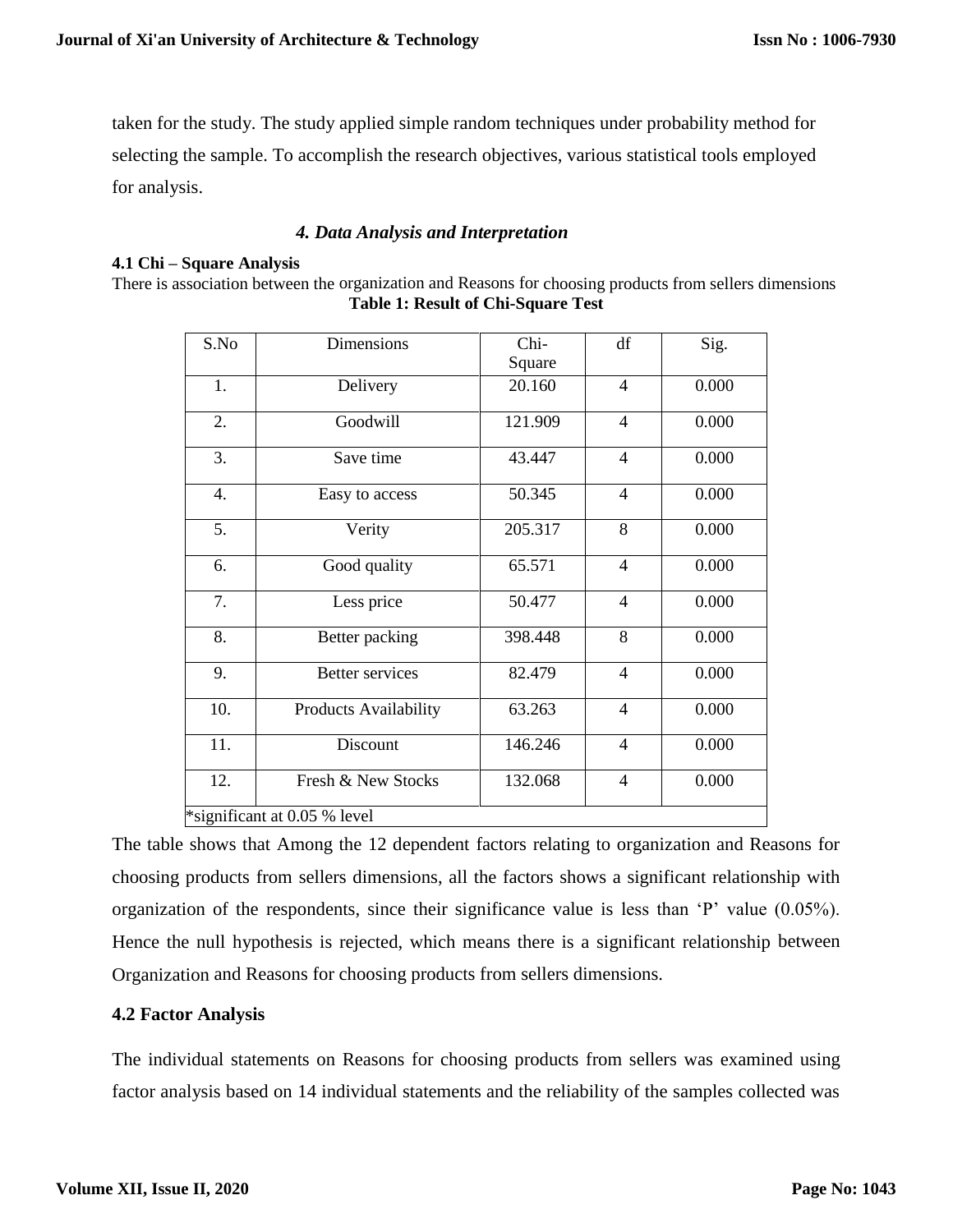tested for internal consistency of the grouping of the items

|  | Table 2: KMO and Bartlett's Test - Reasons for choosing products |  |  |  |
|--|------------------------------------------------------------------|--|--|--|
|  |                                                                  |  |  |  |

| Kaiser-Meyer-Olkin Measure of Sampling Adequacy. | 0.539    |    |
|--------------------------------------------------|----------|----|
| Bartlett's Test of Sphericity                    | 1738.086 |    |
|                                                  |          | 66 |
|                                                  | .000     |    |

KMO measure of sampling adequacy is an index to examine the appropriateness of factor analysis. High values between 0.5 and 1.0 indicate factor analysis is appropriate. Values below imply that factor analysis may not be appropriate. From the above table it is seen that Kaiser – Meyer – Olkin measure of sampling adequacy index is 0.0.539 and hence the factor analysis is appropriate for the given data set. Bartlett's Test of Sphericity is used to examine the hypothesis that the variables are uncorrelated. It is based on chi- Square transformation of the determinant of correlation matrix. A large value of the test statistic will favor the rejection of the null hypothesis. In turn this would indicate that factor analysis is appropriate. Bartlett's test of Sphericity Chi-square statistics is 1738.086, that shows the 4 statements are correlated and hence as inferred in KMO, factor analysis is appropriate for the given data set.

| Component |                     |           |            | <b>Rotation Sums of Squared</b> |               |              | <b>Rotation Sums of Squared</b> |          |              |
|-----------|---------------------|-----------|------------|---------------------------------|---------------|--------------|---------------------------------|----------|--------------|
|           | Initial Eigenvalues |           | Loadings   |                                 |               | Loadings     |                                 |          |              |
|           |                     | $%$ of    |            |                                 | % of Variance |              |                                 | $%$ of   |              |
|           |                     | Variancel | Cumulative |                                 |               | Cumulative % |                                 | Variance | Cumulative % |
|           |                     |           | $\%$       |                                 |               |              |                                 |          |              |
|           | Total               |           |            | Total                           |               |              | Total                           |          |              |
|           | 3.179               | 26.490    | 26.490     | 3.179                           | 26.490        | 26.490       | 2.884                           | 24.036   | 24.036       |
| 2         | 1.870               | 15.582    | 42.072     | 1.870                           | 15.582        | 42.072       | 1.988                           | 16.569   | 40.605       |
| 3         | 1.657               | 13.805    | 55.877     | 1.657                           | 13.805        | 55.877       | 1.662                           | 13.848   | 54.453       |
| 4         | 1.483               | 12.361    | 68.238     | 1.483                           | 12.361        | 68.238       | 1.654                           | 13.785   | 68.238       |
| 5         | .981                | 8.174     | 76.411     |                                 |               |              |                                 |          |              |
| 6         | .717                | 5.975     | 82.387     |                                 |               |              |                                 |          |              |
| 7         | .671                | 5.592     | 87.978     | ۰                               |               |              |                                 |          |              |
| 8         | .398                | 3.319     | 91.297     | ۰                               |               |              |                                 |          |              |
| 9         | .379                | 3.157     | 94.455     | ۰                               |               |              |                                 |          |              |
| 10        | .273                | 2.274     | 96.729     | ۰                               |               |              |                                 |          |              |
| 11        | .247                | 2.055     | 98.784     |                                 |               |              |                                 |          |              |
| 12        | .146                | 1.216     | 100.000    | ۰                               |               |              |                                 |          |              |

**Table3: Total Variance Explained**

Extraction Method: Principal Component Analysis.

Eigen Value represents the total variance explained by each factor. Percentage of the total variance attributed to each factor. All the 12 statements which is used for the study is now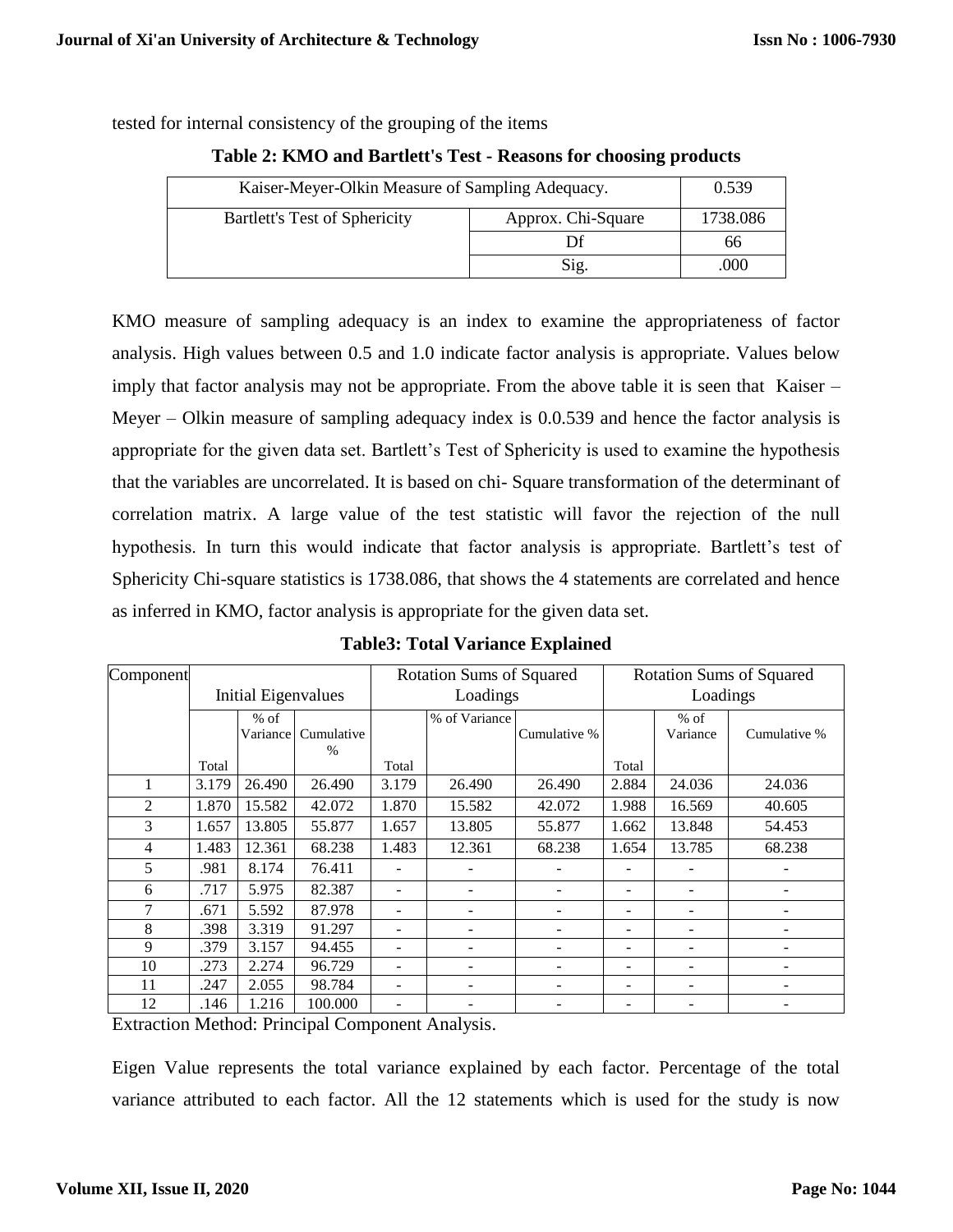reduced and grouped into 4 components which has similarity. Out of 4 components generated, Component 1 contributed 24.036 %, component 2 contributed 40.605%, component 3 contributed 54.453 and component 4 contributed 68.238.

|                        | Component    |                |          |          |  |  |  |
|------------------------|--------------|----------------|----------|----------|--|--|--|
|                        | $\mathbf{1}$ | $\overline{2}$ |          |          |  |  |  |
| <b>Delivery</b>        | 0.019        | $-0.117$       | 0.826    | $-0.154$ |  |  |  |
| Goodwill               | 0.760        | $-0.112$       | 0.253    | 0.138    |  |  |  |
| Save time              | 0.074        | 0.090          | 0.776    | 0.136    |  |  |  |
| <b>Easy to access</b>  | 0.201        | 0.802          | 0.114    | 0.065    |  |  |  |
| Verity                 | 0.077        | $-0.393$       | 0.317    | 0.076    |  |  |  |
| <b>Good quality</b>    | 0.770        | 0.225          | 0.176    | 0.011    |  |  |  |
| Less price             | $-0.322$     | 0.332          | 0.259    | 0.771    |  |  |  |
| <b>Better packing</b>  | 0.799        | $-0.052$       | $-0.265$ | 0.109    |  |  |  |
| <b>Better services</b> | 0.299        | $-0.067$       | $-0.155$ | 0.838    |  |  |  |
| Products Availability  | 0.364        | 0.768          | $-0.065$ | 0.242    |  |  |  |
| <b>Discount</b>        | 0.359        | $-0.556$       | 0.045    | 0.463    |  |  |  |
| Fresh & New Stocks     | 0.754        | 0.301          | 0.029    | $-0.034$ |  |  |  |

 **Table 4: - Rotated Component Matrix (a)**

Extraction Method: Principal Component Analysis

Rotation Method: **Varimax with Kaiser Normalization**.

a. Rotation converged in 3 iterations.

Interpretation of factors is facilitated by identifying the statements that have large loadings in the same factor. The factor can be interpreted in terms of the statement that loads high on it. The table shows the factors of a study on factors influencing the Reasons for choosing products from sellers variable comprises of 14 individual statements. Out of 12 statements, 4 individual statements contribute more towards the study (68.238%).

The statements are

- $\triangleright$  Delivery
- $\triangleright$  Easy to access
- $\triangleright$  Better packing
- $\triangleright$  Better services
- $\triangleright$  Good quality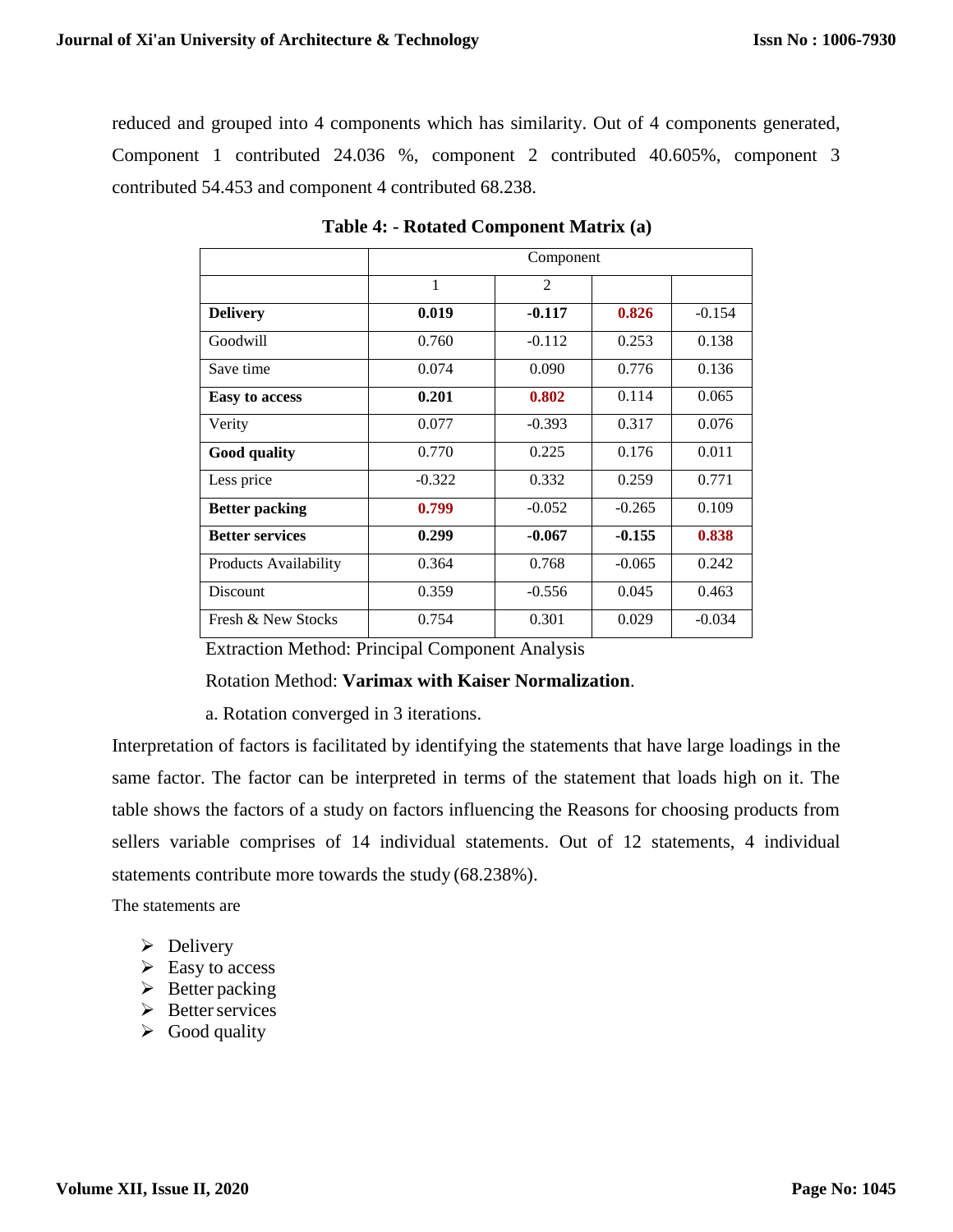#### *5. Conclusion*

Supply Chain Management is being practiced in many organizations as a tool to leverage their overall performance. It is also helpful to increase the profit by minimizing the cost and to satisfy the end-customer.

The objective are been meat which shows that to propose an efficient supply chain model for Sellers to increase the performance efficiency, To study the demographic profile of the respondents & its impact on Supply chain Practices in Sellers, To examine the factors influencing the buyers to buy specifically from Sellers, To know the relationship between Satisfaction in terms of benefits & Quality control measures by the Sellers.

The undertaken study was successful in completing all the aims that were taken into consideration by providing the review result and making effective recommendation that would provide more light to the topic and benefit the entire study in the future.

Optimizing the Supply Chain with extended visibility is one of the most important in the world of fresh fruits and vegetables, and is considered as the highest level of integration in Food products, logistics, relocation and consolidation of the world Fruits and vegetables industry. Clearly, an optimized supply chain in the Fruits and vegetables industry is tightly connected with the role defined by the decision making, scheduling, planning, Fruits and vegetables markets etc in the Fruits and vegetables supply chain.

In this paper, the challenges to the supply chain in the Fruits and vegetables industry are analyzed; The application of supply chain to improve Fruits and vegetables industry and expand visibility across the supply chain for each participant in the Fruits and vegetables industry is discussed. As a result, we propose the future development of the supply chain in Fruits and vegetables industry, and develop an optimized supply chain and a win-win path for the participants across the chain. an optimized supply chain will provide a win-win situation for each participant across the Fruits and vegetables industry in supply chain, and Fruits and vegetables industry will obtain wide benefits and profits from their optimized, value-added supply chain.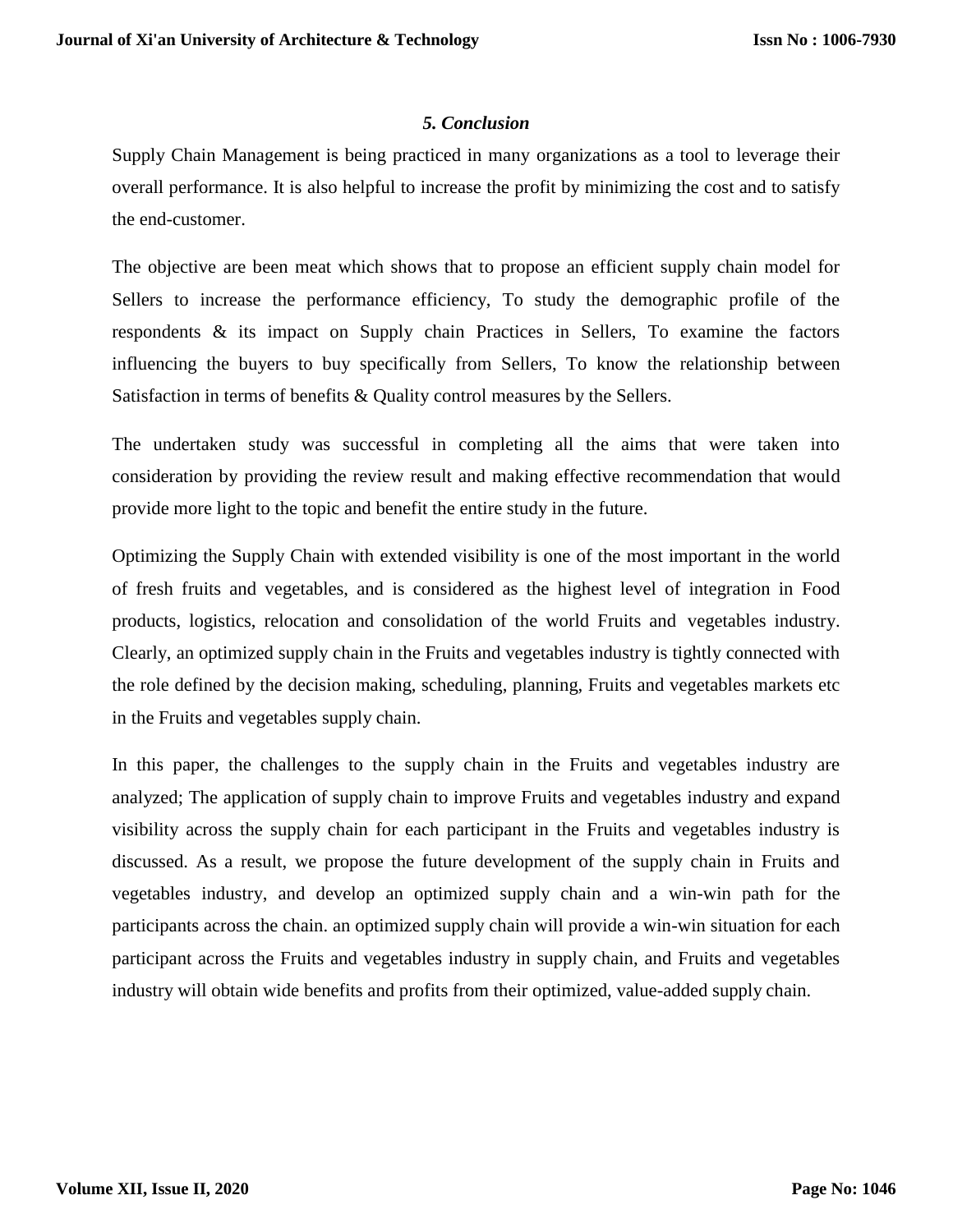#### *Recommendations*

The Sellers can implement the **D – Quality Survey** for the forming land and also for the fresh fruits and vegetables, by doing this survey the Sellers can reduce the time period to deliver the fresh fruits and vegetables to the end of the customer.

- $\triangleright$  It is recommended to cover the 64% of other retail outlet and private company. Whereas Sellers has about 36% as Sellers Retail and private company.
- $\triangleright$  It is good to have that 53% of people are Fruits from Sellers outlet.
- Whereas Sellers can also increase their percentages sell both fruits and vegetables in the Market.
- $\triangleright$  It is recommended to cover the 62% of population to buy the fruits and vegetables from the Sellers daily.
- $\triangleright$  Whereas sellers has about 38% population are buying fruits and vegetables daily.
- $\triangleright$  Yes, it's good to have that 37% of population is buying 5 to 10 tons of fruits and vegetables from sellers. But they can take a step to increase the buying percentage.
- $\triangleright$  It's very good that 72% of the population is "Yes" that the Sellers offers greater benefits then others sources of supply of fruits and vegetables to the customer. Even they can make it 100%.
- $\triangleright$  Its good have 100% for the process of treating the excess of fruits and vegetables. Whereas in private company and sellers retail outlet has 92%.

# *References*

- 1. Soto-Silva, W. E., Nadal-Roig, E., González-Araya, M. C., & Pla- Aragones, L. M. (2016). Operational research models applied to the fresh fruit supply chain. *European Journal of Operational Research*, *251*(2), 345-355.
- 2. Rais, M., & Sheoran, A. (2015). Scope of supply chain management in fruits and vegetables in India. *Journal of Food Processing & Technology*, *6*(3), 1-7.
- 3. Shewfelt, R. L., Prussia, S. E., & Sparks, S. A. (2014). Challenges in handling fresh fruits and vegetables. In *Postharvest Handling* (pp. 11-30). Academic Press.
- 4. Oliveira, M., Abadias, M., Usall, J., Torres, R., Teixidó, N., & Viñas, I. (2015). Application of modified atmosphere packaging as a safety approach to fresh-cut fruits and vegetables–A review. *Trends in Food Science & Technology*, *46*(1),13-26.